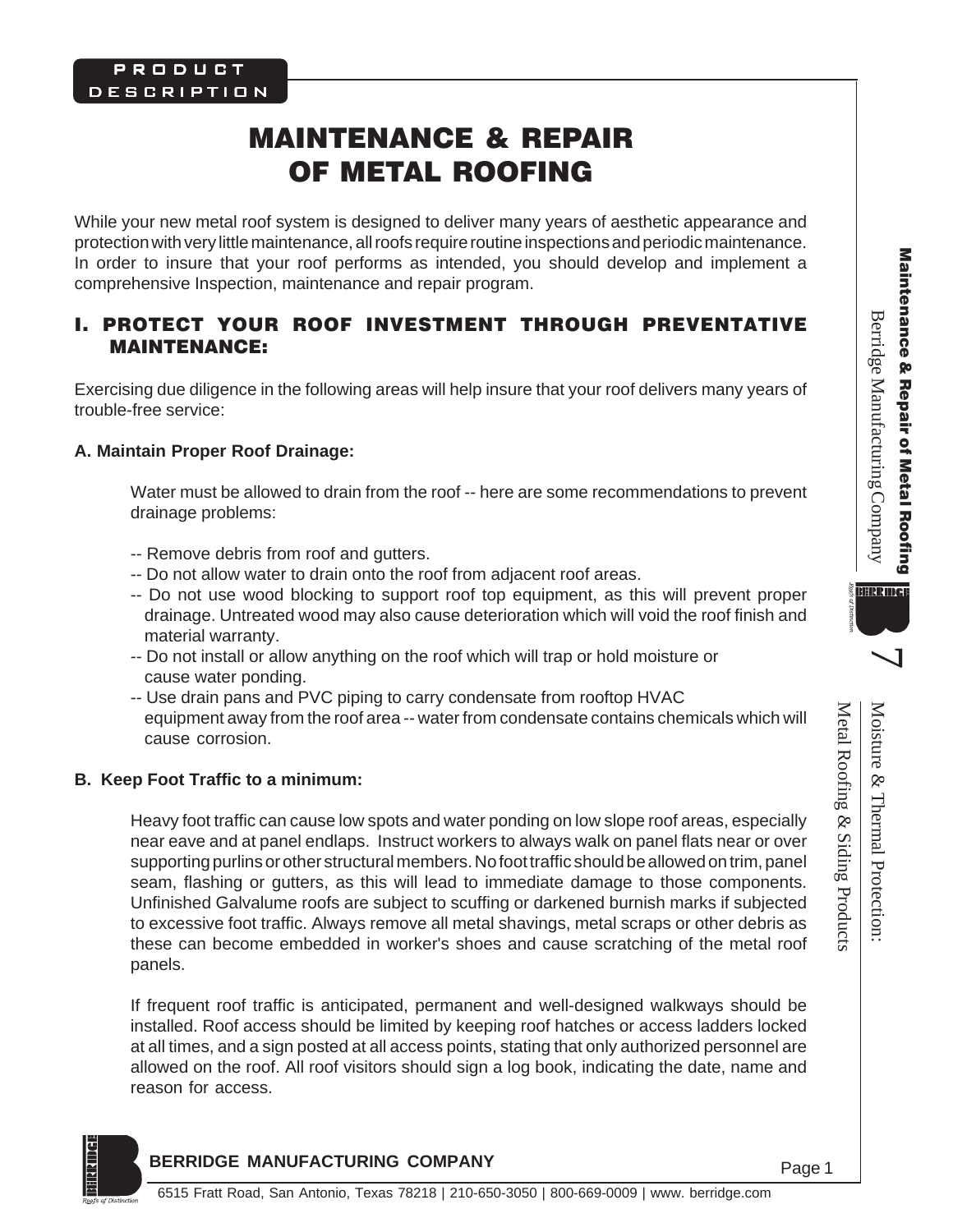۱ ـ

Metal Roofing & Siding Products

Metal Roofing & Siding Products

Moisture & Thermal Protection:

Moisture & Thermal Protection

#### **C. Remove Excessive Ice & Snow Buildup from the Roof:**

Buildup of ice and snow should be removed immediately to prevent injury to pedestrians below and damage or possible roof collapse. Metal shovels or tools should not be used to remove ice or snow, as damage to the roof surface will occur. Exercise caution around pipe boots and other penetrations.

#### **D. Avoid Damage from Electrolytic/Galvanic Action Caused by Dissimilar Materials:**

Do not allow your roof to come into contact with, or water runoff from dissimilar materials such as copper, lead or graphite. Failure to do so will cause corrosion and early failure due to galvanic corrosion and will void both paint finish, material and watertightness warranties. Common instances include: copper lightning rods and cables, copper pipes, gutter or trim that is adjacent to or drains onto the roof, and condensate from rooftop AC units.

#### **E. Maintain both Coated and Uncoated Panels and Trim:**

- 1. Uncoated (unpainted Galvalume): remove smudge and burnish marks using a mild cleaning solution -- rub only as needed to remove stains or smudge marks and rinse with water as necessary. Note: experiences has found that no product will remove all smudge marks.
- 2. Rust stains: "Soft Scrub" cleanser is effective in removing rust stains: lightly rub with a clean cloth only as needed to remove rust stains then rinse with water. No product will completely remove rust stains.
- 3. Scratches: To touch up scratches in the paint surface, clean the area to be touched up with mineral spirits then rinse thoroughly and dry. Using a small artist's brush, apply air dry formula touch up paint ONLY to the scratch -- not surrounding area.

## II. INSPECTION & REPAIR RECOMMENDATIONS:

#### **A. Inspect on a regularly scheduled basis and when one of the following conditions occur:**

1. Severe Weather conditions such as high winds, hail, ice & snow or heavy and prolonged rainfall:

-- After high winds, inspect for loose or missing flashing or trim, damage from falling limbs and accumulation of and/or damage from other windblown debris. -- After a hail storm check for penetration of the surface coating, damaged sheet metal trim and flashing and loose fasteners.

-- Following heavy or prolonged rainfall inspect roof and gutters for water ponding. Check upslope from roof penetrations and curbs to make sure water is not ponding upslope.

-- After an ice or snow storm check gutters, trim and flashing for damage from moving ice or heavy accumulations. Inspect snow guards if present to insure they are intact.

2. Vandalism, fire or damage to an adjacent structure or roof area.

#### **BERRIDGE MANUFACTURING COMPANY**

Page 2